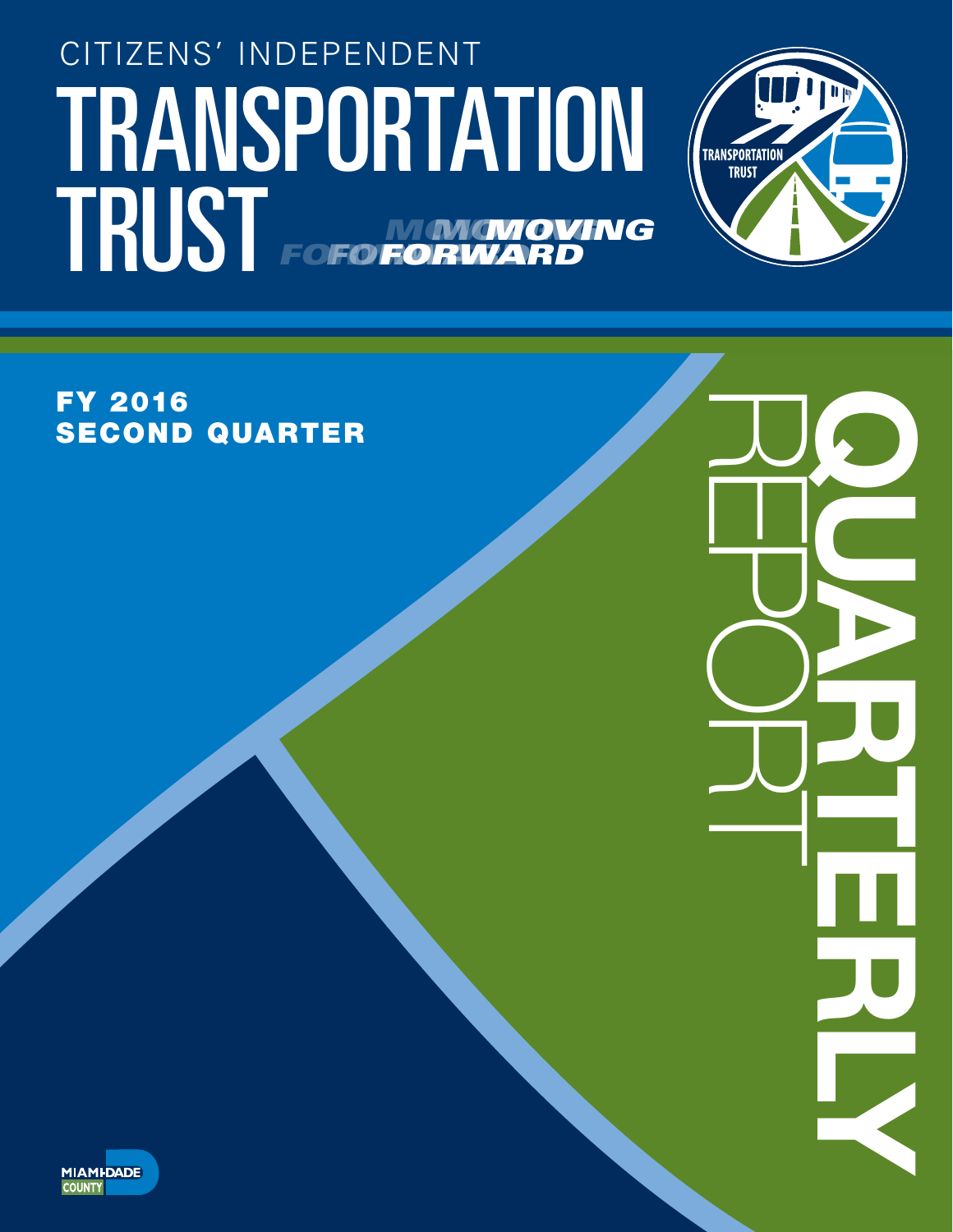

# **External Overview**

This report is presented by the Citizens' Independent Transportation Trust (Transportation Trust) with information pertaining to oversight of the Charter County Transportation Surtax Funds and implementation of the People's Transportation Plan (PTP) for the period through January 1, 2016 – March 31, 2016.

The Transportation Trust works closely with members of the Board of County Commissioners (BCC), the County administration, staff at Miami-Dade Department of Transportation and Public Works (DTPW) and municipal officials to insure proper expenditure of PTP funds.

During the 2nd quarter the Hitachi Metrorail Assembly facility was completed, the first step in the assembly of Miami-Dade County's fleet of 136 PTP funded Metrorail vehicles. The Transportation Trust authorized \$375 million dollars in Surtax funds in 2008 to purchase the new rail vehicles that will be assembled at the facility located in Medley, Florida. The work will begin later in the quarter and the first completed vehicles will start the qualification-testing phase by the end of the year. The production of the vehicles will last until the first half of 2019 with final delivery targeted in 2024 which includes a 5-year warranty period.



Counted among the projects funded by the PTP is the construction of the Orange Line, the 2.4 mile Metrorail extension to Miami International Airport. Surtax dollars have added new buses, many of which are eco-friendly hybrid vehicles, to the County's Metrobus fleet and new Metromover cars have been purchased and are in operation. The Easy Card Automated Fare Collection System has been fully implemented and is in operation on the Metrobus and Metrorail fleets featuring user-friendly customer convenience and enhanced ridership data collection for improved service planning.

The cities participating in the PTP Municipal Transportation Program have implemented a number of road improvements and transit projects including successful bus circulator systems operating in twenty-seven (27) municipalities.

Investment of Surtax funds in Miami-Dade County's public roadway system has resulted in marked improvement in commute time, driver convenience and safety. More than 300 miles of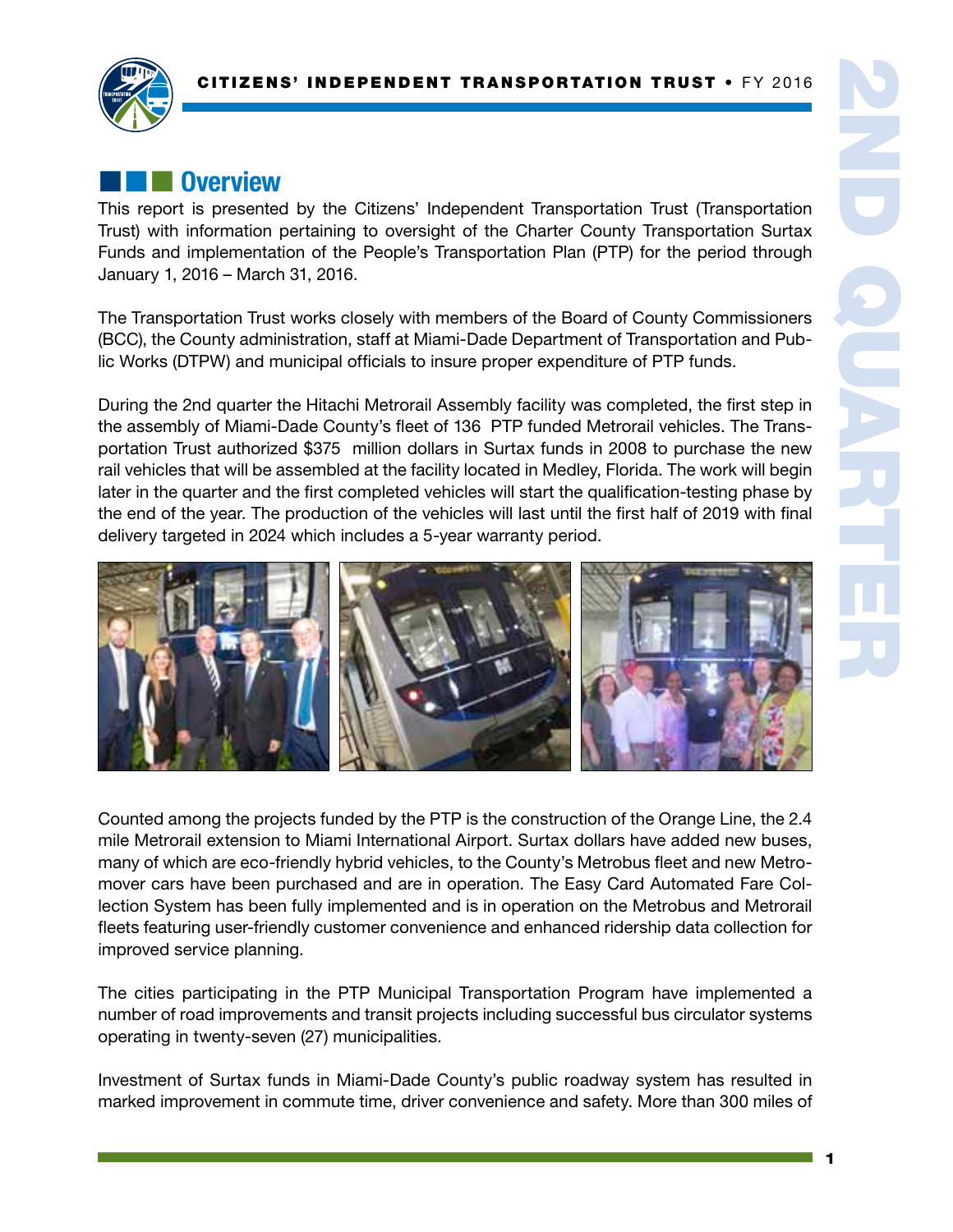

¢¢¢

roads have been improved, flashing and dynamic feedback signals installed in school zones countywide, mobility accommodations for the disabled have been added, Internally Illuminated Street Name Signs (IISNS) have been installed at signalized intersections throughout the County and the countywide traffic signalization system has been upgraded with the Advanced Traffic Management System (ATMS).

Listings of previous and life-to-date accomplishments and other information on the Transportation Trust and the PTP are available at www.miamidade.gov/citt .

# Accomplishments

#### Transportation Trust Meetings

The Transportation Trust meets on a regular basis to fulfill its statutory responsibility to "monitor, oversee, review, audit and investigate" the implementation of the People's Transportation Plan (PTP). The full Transportation Trust met 3 times during the 2nd quarter and the Joint Committee held 3 meetings to consider and act on contracts and reports.



#### Transportation Trust Presents Value Capture Study Update

During the 2nd quarter, the Transportation Trust presented an update of the value capture es-



timates prepared for the People's Transportation Plan (PTP) corridors in 2013. The results of the analysis are based on an understanding of land use and zoning along the transit corridors and can serve as a tool for local policy-makers to use in developing funding strategies for the County's rapid transit corridors. The update discusses the results of the real estate value capture analysis, including joint development, impact fees, naming rights, and parking increment.

The results of the work performed and the new estimates presented in the updated report were created for the Transportation Trust by IMG Rebel and Planning & Economics Group.

#### Board of County Commissioners Adopt the 2015 Update of the Five Year Implementation Plan of the People's Transportation Plan (Five-Year Plan)



The Board of County Commissioners adopted the 2015 update of the Five Year Plan at a public hearing during the 2nd quarter. The Five Year Plan includes a detailed scope of work and budget for Surtax funded projects that are anticipated to be implemented during the five-year period. Annual updates to the Five Year Plan monitor the actual implementation of the projects, their adherence to budget and schedule and any changes to the Plan itself. The Five Year Plan can be viewed and downloaded at www. miamidade.gov/citt.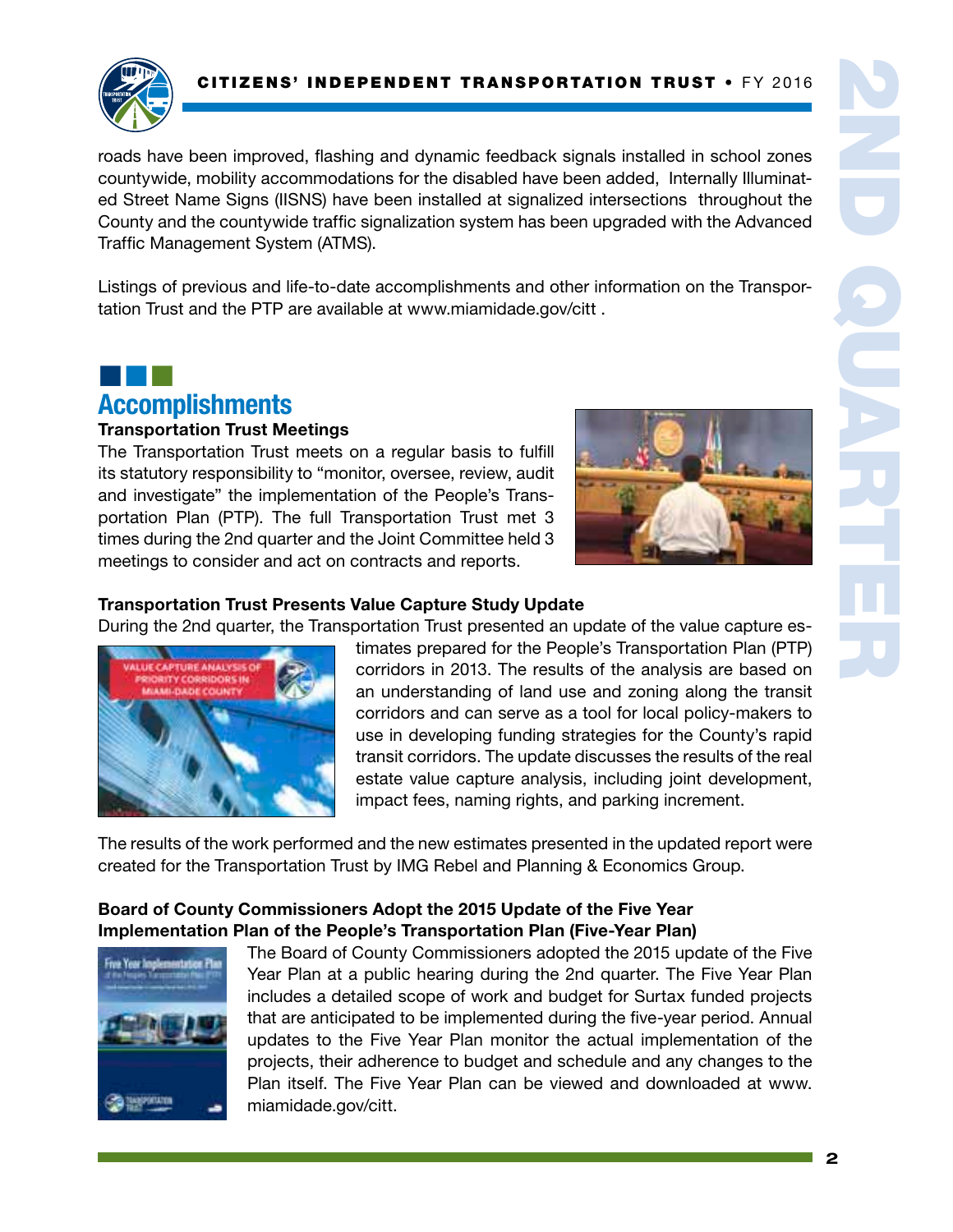

Transportation Trust Amends the Five Year Implementation Plan of the People's Transportation Plan to Include the Dolphin Station Park and Ride Terminal/Facility The Transportation Trust amended the Five Year Plan to include the Dolphin Station Park and



Ride Terminal/Facility which is funded in part by Surtax funds. The project location consists of approximately 15 acres of publicly-owned land located at the intersection of Homestead Extension of the Florida's Turnpike (HEFT) and NW 12th Street and is a component of the East-West corridor.

#### Transportation Trust Hosts FIU Young Leaders Tour

The Transportation Trust hosted a group of elected officials participating in the Florida International University (FIU) Latin American Young Leaders workshop. The participants toured the Department of Transportation and Public Works transit Control Center and were escorted for a trip on the downtown People Mover system. The seminar is part of the FIU Center for Democracy and Good Governance at the Institute for Public Management and Community Service which seeks to promote a better understanding of US democracy and the issues that local governments encounter.

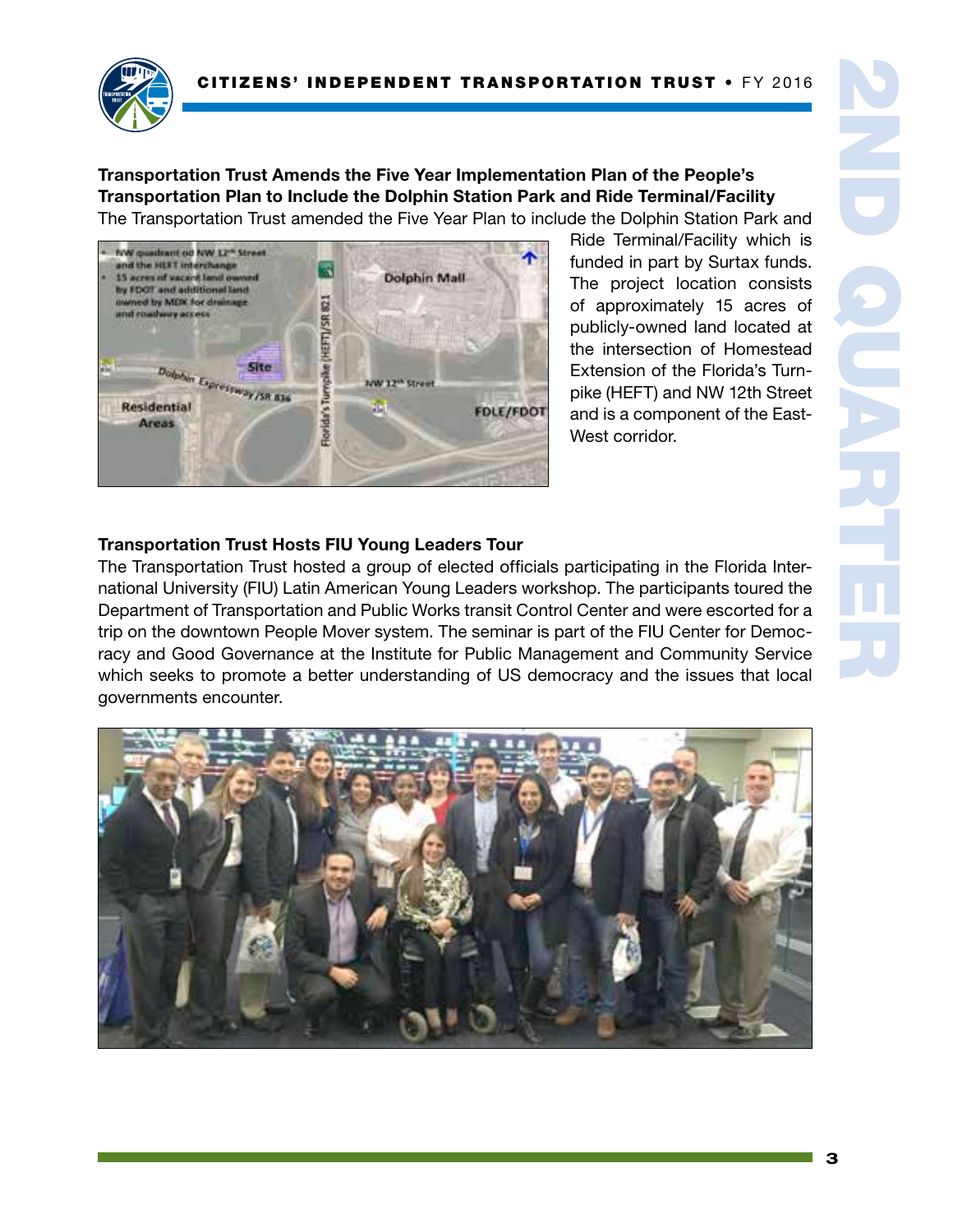

### ¢¢¢ Contracts Approved by the Transportation Trust During the 2nd Quarter

A major responsibility of the Transportation Trust is to review contracts requesting Transportation Surtax funding for projects listed in the 5 Year Implementation Plan of the People's Transportation Plan (5 Year Plan). Contracts are initiated by the Miami-Dade Department of Transportation and Public Works (DTPW) and are reviewed by staff at the Office of the Citizens' Independent Transportation Trust (OCITT) before they are voted on by the Transportation Trust members. The following contracts were approved this quarter:

Resolution by the Citizens' Independent Transportation Trust recommending the Board of County Commissioners (BCC) authorize certain settlement in the amount of \$36,731.90 in County eminent domain proceedings by County Attorney in connection with the acquisition of land referred to as Parcel 9 for the right-of-way needed for Improvements Along NW 37 Avenue from NW North River Drive to NW 79 street and authorizing the use of Charter County Transportation Surtax Funds (PWWM).

Resolution by the Citizens' Independent Transportation Trust recommending the Board of County Commissioners (BCC) authorize the County Mayor or County Mayor's designee to execute a contract in the amount of \$202,033.19 to Highway Striping, Inc. for the People's Transportation Plan project entitled Push-Button Contract for Pavement Markings Installation (South); authorizing the County Mayor or County Mayor's designee to exercise all provisions of the contract pursuant to Section 2.8.2.7.01 of the County Code and Implementing Order 3-53; and authorizing the use of Charter County Transportation Surtax Funds for such purposes (MDT - BCC Legislative File No. 152976)

Resolution by the Citizens' Independent Transportation Trust recommending the Board of County Commissioners (BCC) authorize the County Mayor or County Mayor's designee to execute a contract in the amount of \$227,805.74 to Highway Striping, Inc. for the People's Transportation Plan project entitled Push-Button Contract For Pavement Markings Installation (North); authorizing the County Mayor or County Mayor's designee to exercise all provisions of the contract pursuant to Section 2.8.2.7.01 of the County Code and Implementing Order 3-53; and authorizing the use of Charter County Transportation Surtax Funds for such purposes (MDT - BCC Legislative File No. 152979)

Resolution by the Citizens' Independent Transportation Trust recommending the Board of County Commissioners (BCC) authorize additional expenditure authority, in amount of up to \$15,000,000.00, for Pre-Qualification Pool No. 9418-0/16 for purchase of equipment, components, parts and services for Metrorail and Metromover and other rail vehicles and rail systems for Miami-Dade Transit; and authorizing the County Mayor or County Mayor's designee to exercise all provisions of the contract pursuant to Section 2-8.1 of the County Code and Implementing Order 3-38; and add vendors to the pool at any time, subject to ratification by the BCC on a bi-annual basis (MDT - BCC Legislative File No.152848)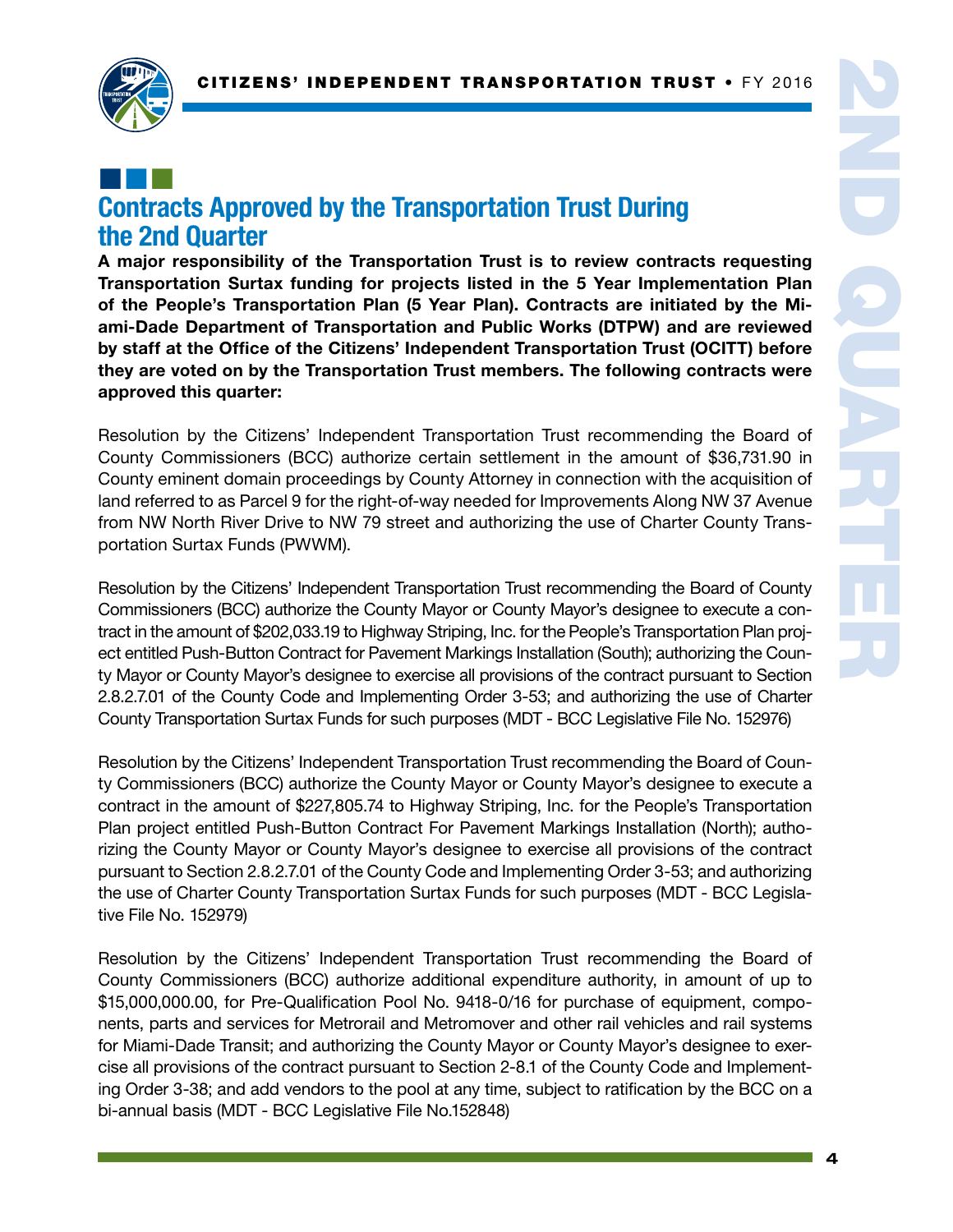

Resolution by the Citizens' Independent Transportation Trust authorizing retroactive approval of additional expenditure authority, in amount of \$450,000.00, for Pre-Qualification Pool No. 9418-0/16 for purchase of equipment, components, parts and services for Metrorail and Metromover and other rail vehicles and rail systems for Miami-Dade Transit; and authorizing the County Mayor or County Mayor's designee to exercise all provisions of the contract pursuant to Section 2-8.1 of the County Code and Implementing Order 3-38; and add vendors to the pool at any time, subject to ratification by the BCC on a bi-annual basis (MDT)

Resolution by the Citizens' Independent Transportation Trust recommending the Board of County Commissioners (BCC) approve terms of and authorizing the Mayor, Mayor's designee or Miami-Dade Transit director to execute an Interlocal Agreement between Miami-Dade



County and the Miami-Dade Expressway Authority to serve as the local agency for implementing the design, development and construction of the Dolphin Station Park and Ride/Terminal Facility project; and authorizing the use of \$5,000,000.00 in Charter County Transportation Sales System

Surtax Funds as the local match for \$5,000,000.00 in state funding programmed for the Miami-Dade Expressway Authority for the project (MDT- BCC Legislative File No. 160043)

Resolution by the Citizens' Independent Transportation Trust recommending the Board of County Commissioners (BCC) authorize access of the Central Florida Regional Transportation Authority d/b/a LYNX, Contract No. 14-c09, for a five-year term for the purchase of heavy duty transit coaches for the Miami-Dade Transit department in the amount of \$2,670,000.00; and authorizing the County Mayor or County Mayor's designee to execute documents necessary to access same and exercise all provisions of the contract including extensions and renewals pursuant to Section 2-8.1 of the Code of Miami-Dade County, Florida and Implementing Order 3-38 (MDT BCC Legislative File No. 160198)

Resolution by the Citizens' Independent Transportation Trust recommending the Board of County Commissioners (BCC) approve a non-exclusive Professional Services Agreement with T. Y.



Lin International, Inc. for Florida Department of Transportation Local Agency Program Compliance Services for Improvements to Old Cutler Trail Bicycle Route & Bridge Rehabilitation at SW 328 St over Levee l-31-e; authorizing the Mayor or Mayor's designee to execute the agreement; and authorizing the use of charter county transportation surtax funds, in an amount of \$264,000.00, for such pur-

poses (DTPW BCC Legislative File No. 160368)

Resolution by the Citizens' Independent Transportation Trust recommending the Board of County Commissioners (BCC) approve terms of and authorize the County Mayor, County Mayor's designee or Miami-Dade County Department of Transportation and Public Works director



to execute and file three grant applications with the United States Department of Transportation Federal Transit Administration for up to \$87,500,000.00 of Fiscal Year 2016 Section 5307 Urbanized Area Formula, Section 5337 State of Good Repair Formula and Section 5339 Bus and Bus Facilities Formula Program funding and authorizing receipt and expenditure of funds pursuant to such applica-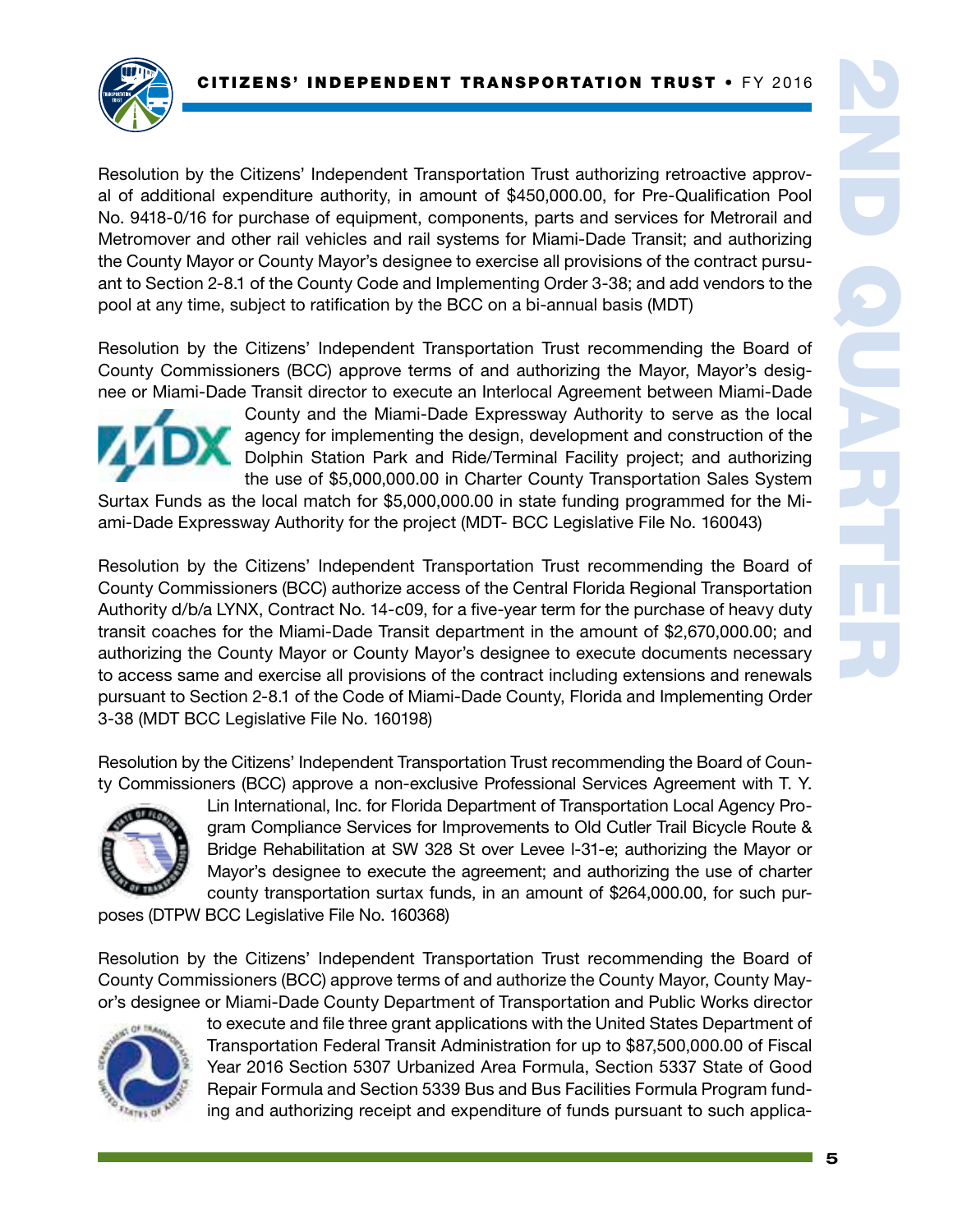

tions and agreements and of any additional funds as specified in the agreements should they become available (DTPW BCC Legislative File No. 160392)

Resolution by the Citizens' Independent Transportation Trust recommending the Board of County Commissioners (BCC) authorize access of the Central Florida Regional Transportation Authority d/b/a LYNX, Contract No. 14-c09, for a five-year term for the purchase of heavy duty transit coaches for the Miami-Dade Transit department in the amount of \$2,670,000.00; and authorizing the County Mayor or County Mayor's designee to execute documents necessary to access same and exercise all provisions of the contract including extensions and renewals pursuant to Section 2-8.1 of the Code of Miami-Dade County, Florida and Implementing Order 3-38 (MDT BCC Legislative File No. 160198)

### ¢¢¢ Miami-Dade Department of Transportation and Public Works Update

The Miami-Dade Department of Transportation and Public Works (DTPW) is responsible for implementing the transit improvements listed in the 5 Year Implementation Plan of the People's Transportation Plan (5 Year Plan) including Metrobus, Metrorail and Metromover projects as well as Special Transportation Service (STS) and the Golden Passport Program. DTPW reports the following activities related to projects funded by the Charter County Transportation Surtax Funds (Surtax) during the 2nd quarter:

#### Metrobus Fleet Inventory FY 2015-2016 • Second Quarter

| <b>Metrobus Vehicles</b>                             | <b>First Quarter Metrobus Inventory</b> |
|------------------------------------------------------|-----------------------------------------|
| 30-foot Minibuses                                    | 77                                      |
| 40-foot Buses                                        | 689                                     |
| 45-foot Over-the-Road Coaches                        | 12                                      |
| 62-foot Articulated Buses                            | 68                                      |
| Contingency Fleet (not included in the Active Fleet) | 6                                       |
| <b>Total Metrobus Fleet</b>                          | 852                                     |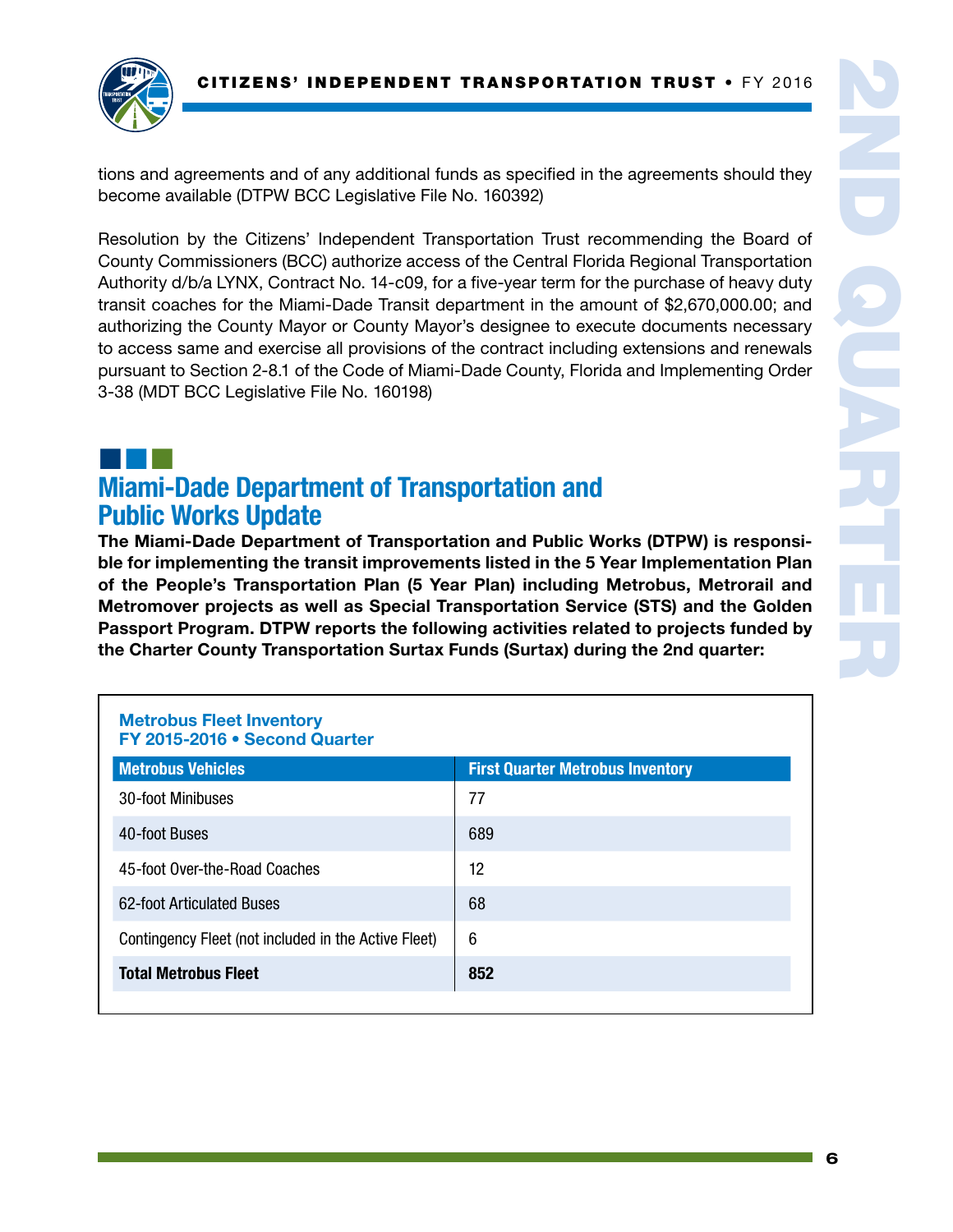

#### Golden Passport Program Issuances FY 2015-2016 • Second Quarter

| <b>Golden Passport Program Component</b>                                  | <b>Issued in</b><br><b>2nd Quarter</b> | <b>Total Certified Golden/Patriot</b><br><b>Passport Users To Date</b> |
|---------------------------------------------------------------------------|----------------------------------------|------------------------------------------------------------------------|
| Golden Passport: Over 65 Years of Age Issued<br><b>During the Quarter</b> | 2,559                                  | 177,571                                                                |
| Golden Passport: Under 65 Years of Age Issued                             | 1,023                                  | 67,575                                                                 |
| <b>Patriot Passports Issued</b>                                           | 97                                     | 9,286                                                                  |
| <b>Total Golden Passport/Patriot Passport</b>                             | 3,679                                  | 254,432                                                                |
|                                                                           |                                        |                                                                        |

The Miami-Dade Department of Transportation and Public Works (DTPW) is responsible for implementing the implementing Surtax funded public works improvements listed in the 5 Year Implementation Plan of the People's Transportation Plan (5 Year Plan) including paving, traffic signals, roadway signage, bike paths, lighting, drainage and guardrails. DTPW reports the following activities related to projects funded by the Charter County Transportation Surtax Funds (Surtax) during the 2nd quarter:

#### Advanced Traffic Management System (ATMS)

The Advanced Traffic Management System (ATMS) is an ongoing project to improve traffic management and mobility throughout Miami-Dade County and improve mobility. The initial phases



of the ATMS project were to replace the Urban Traffic Control System (UTCS) which along with the Traffic Control Center, were put into service in 1975 when Miami-Dade County began synchronizing and coordinating traffic signals as a means to ease congestion. As of August 2012, all traffic signals within Miami-Dade County are managed and monitored through the ATMS, which is currently the third largest centralized signal system in the United States. The ATMS

project is continually evolving as new technologies are introduced allowing for more efficient traffic management. The next phases of the project will introduce more technology and provide Traffic Engineers more information and additional system intelligence in order to address traffic congestion in real time.

All 2,870 of the County's signalized intersections have been migrated to the ATMS. The Department is progressing on improving the communication system supporting the ATMS system. In the current fiscal year, all signals will be migrated to the wireless communication subsystem as a collaborative effort with the Miami-Dade Information Technology Department.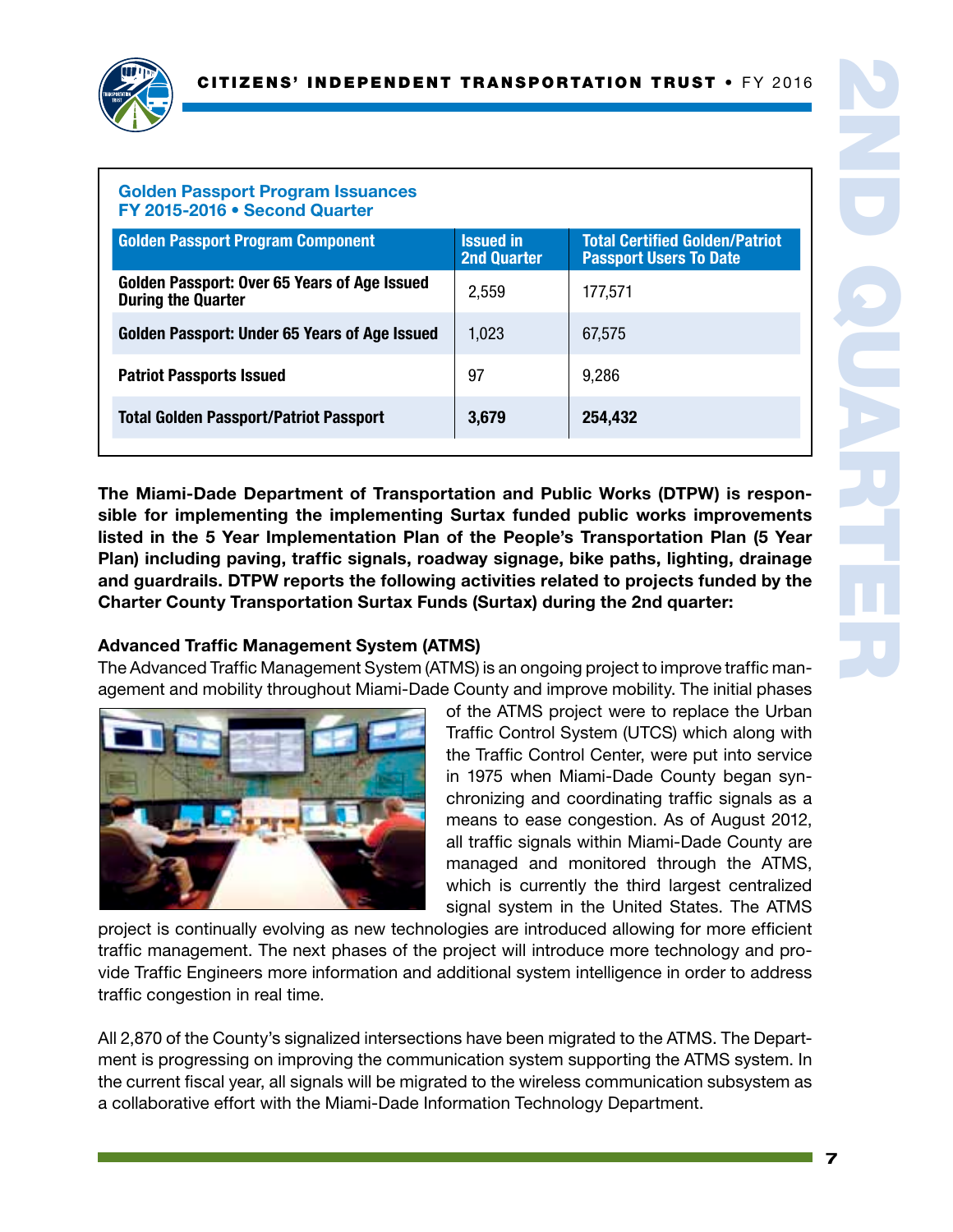

DTPW, in partnership with the FDOT, is in the process of implementing new technologies (e.g., CCTV, Real-time travel information detection, adaptive signal controls). These Congestion Management initiatives are part of Phase 3 of the program and are planned to be piloted on 10 major corridors within the coming year. Additionally, the Traffic Signal and Signs division has been unit testing and will be conducting a pilot-scale test for next generation of traffic controllers in the coming months.

#### Neighborhood Improvement Projects

DTPW continues to coordinate the Neighborhood Improvement Projects with County Commissioners' Offices. Improvements in this category include resurfacing, sidewalks, ADA ramps and connectors, drainage, guardrails, striping, traffic signals, and traffic calming.

In an effort to accelerate projects, DTPW continues to take advantage of various contracting mechanisms, such as the County's Miscellaneous Construction Contract Program (MCC). The MCC program is an open competitive process which allows for an expedited procurement. The MCC program provides all contractors countywide with a fair opportunity to compete for work on County construction projects, and has a direct beneficial impact to the County by accelerating construction projects.

| <b>PWWM Transportation Trust Approved</b> |                                |  |  |
|-------------------------------------------|--------------------------------|--|--|
| <b>Number of Contracts</b>                | <b>Total Contract Amount \</b> |  |  |
| 137                                       | \$113.96 million               |  |  |

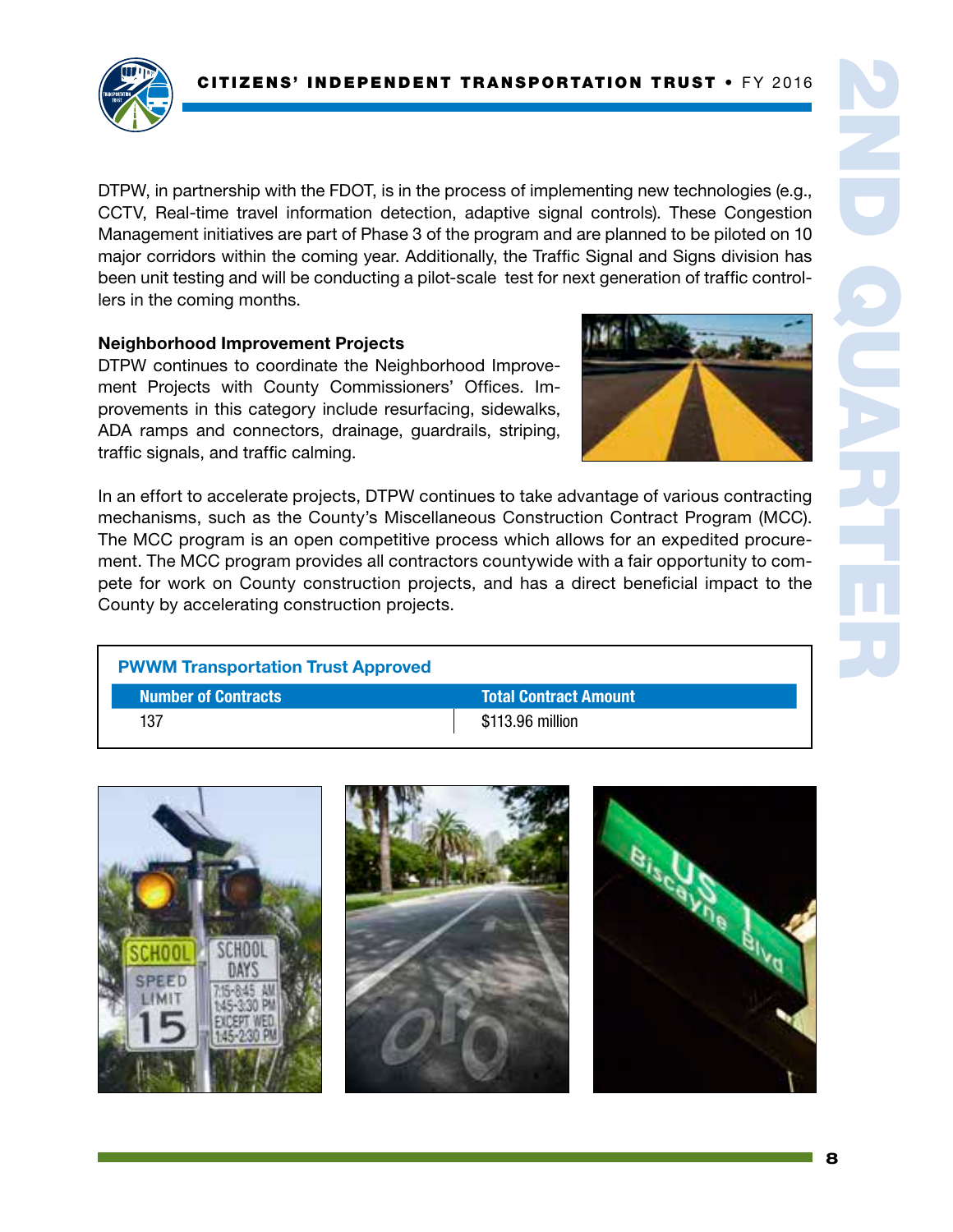

### ¢¢¢ Disadvantaged Business Enterprise (DBE) and Small Business Participation Reporting

The Transportation Trust monitors and reports on the level of participation by small and disadvantaged businesses in contracts receiving transportation Surtax proceeds. It is supported in this effort by the Miami-Dade Transit (MDT) Office of Civil Rights and the Miami-Dade Internal Services Department (ISD) Small Business Development Division.

The federal Disadvantaged Business Enterprise (DBE) program encourages the development and use of companies owned and controlled by minorities, women, and socially and economically disadvantaged individuals on federally-aided projects and the County program tracks contracts awarded with Surtax funding and subject to local small business goals, wages and

| <b>Disadvantaged Business Enterprise (DBE) Contractors</b><br><b>PTP Funded Contracts</b><br>FY 2015-2016 . Second Quarter |       |                   |  |
|----------------------------------------------------------------------------------------------------------------------------|-------|-------------------|--|
| <b>Contractors</b>                                                                                                         | Total | <b>Total Paid</b> |  |
| <b>Prime Contractors</b>                                                                                                   |       | \$119,105,349     |  |
| <b>DBE Subcontractors</b>                                                                                                  |       | \$16,722,104      |  |

#### Miami-Dade Transit • Office of Civil Rights • Transit Contracts Compliance

#### Miami-Dade Internal Services Department • Small Business Development Division

- Small Business Enterprise Goods and Services Program formerly known as Small Business Enterprise (SBE) Program
- Small Business Enterprise Architectural and Engineering Program formerly known as Community Business Enterprise (CBE)
- Small Business Enterprise Construction Program formerly known as Community Small Business Enterprise (CSBE)

| <b>Surtax-Funded Contracts With Measures</b><br>FY 2015-2016 . Second Quarter |                                                                       |                       |                                        |                                                                                     |  |
|-------------------------------------------------------------------------------|-----------------------------------------------------------------------|-----------------------|----------------------------------------|-------------------------------------------------------------------------------------|--|
| <b>Approved</b><br><b>Contracts</b>                                           | <b>Number of</b><br><b>Surtax Funded Measures</b><br><b>Contracts</b> | <b>Contracts With</b> | <b>Contract Award</b><br><b>Amount</b> | <b>Payments to Small</b><br><b>Businesses (CBE, CSBE,</b><br><b>MICRO/SBE, SBE)</b> |  |
| 2nd Quarter<br>FY 2015-2016                                                   | 3                                                                     |                       | \$7,593,997                            | \$378,400                                                                           |  |
| Program-to-Date<br>FY 2004-2005 -<br>FY 2015-2016                             | 387                                                                   | 110                   | \$3,044,546,450                        | \$162,604,341                                                                       |  |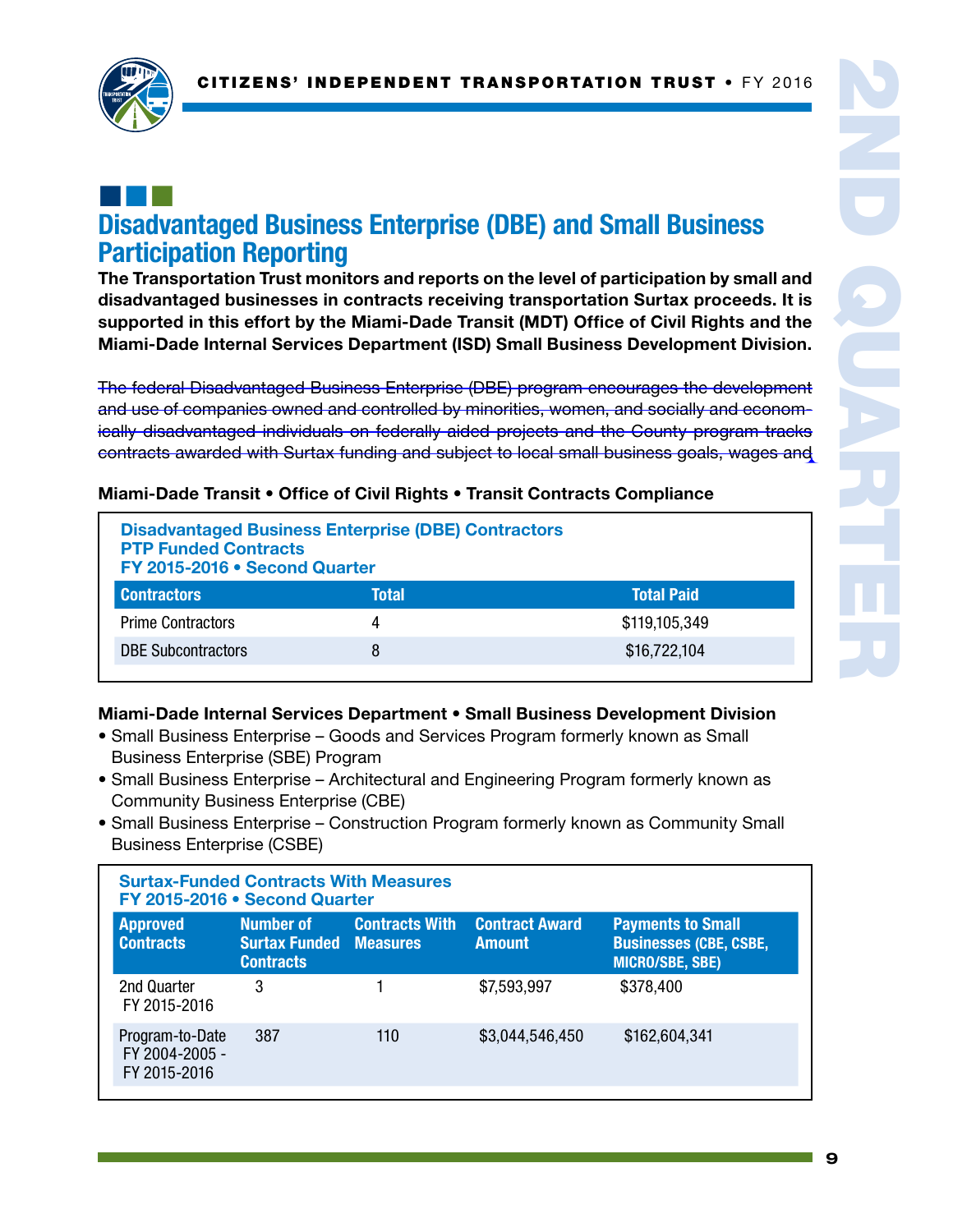

¢¢¢

Community Workforce requirements. The following activity is reported during the 2nd quarter.

# PTP Municipal Update



Twenty percent (20%) of Charter County Transportation Surtax Funds (Surtax) proceeds are allocated to the thirty-four (34) municipalities eligible to receive PTP funds. Each city receives a pro rata share of Surtax funds based on population to develop or enhance its public transit and transportation systems.

A total of \$8,534,051 in Surtax funds was transferred to the municipal program during the 2nd quarter and municipalities have received \$533,791,179 since the People's Transportation Plan was approved in 2002.

Twenty-seven (27) of the participating municipalities operate circulator bus service funded by the Surtax and transport more than 9 million passengers per year. The three top performing systems during the 2nd quarter were the City of Miami with 1 million passengers, the City of







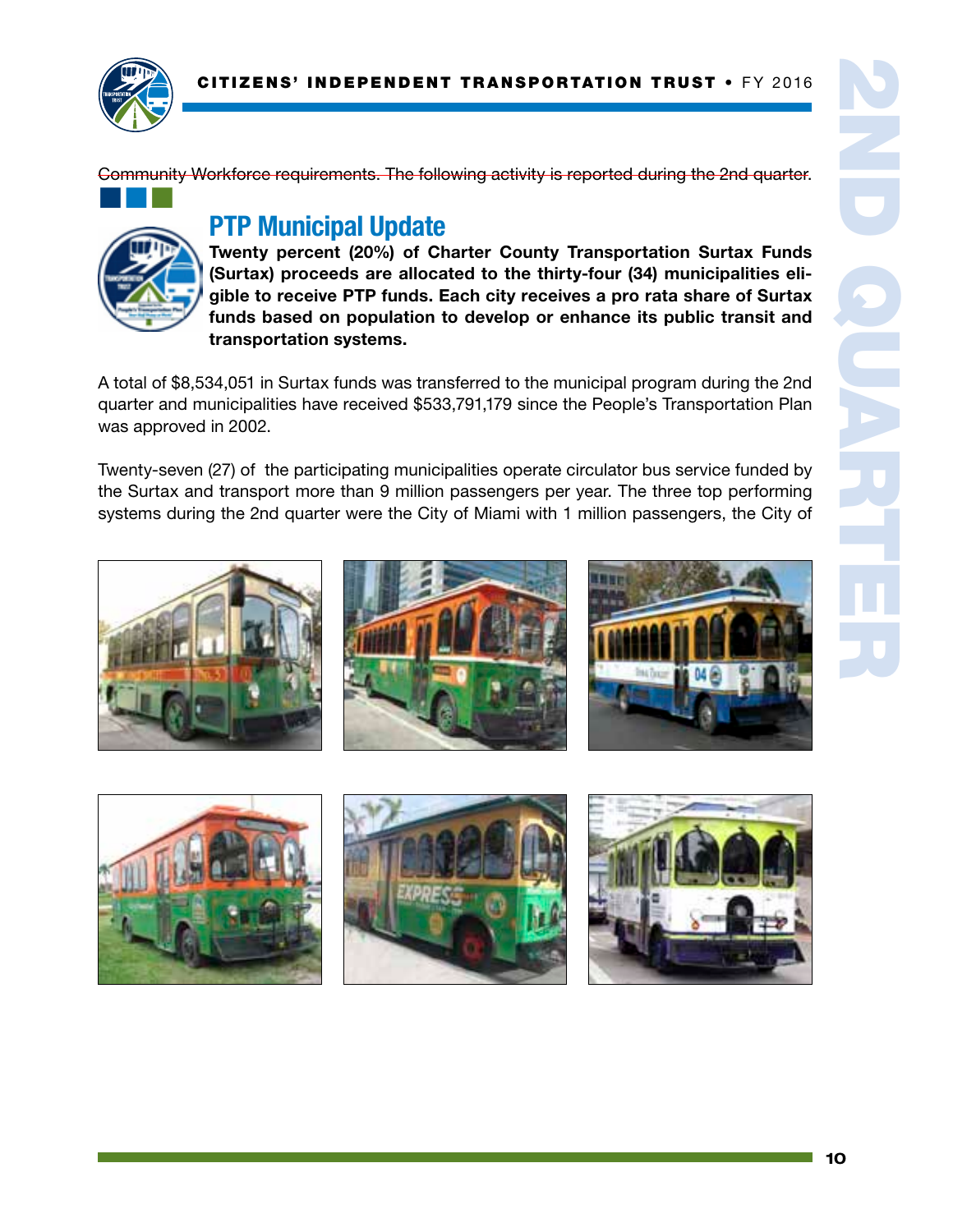

Coral Gables with 300,000, and the City of Doral carrying 135,000 passengers.

### ¢¢¢ PTP Finance

The Office of the Citizens' Independent Transportation Trust (OCITT) receives Surtax revenue from the State of Florida and transfers it to eligible recipients such as Miami-Dade County, County departments and the municipalities participating in the PTP Municipal Transportation Program. The OCITT received \$66,484,878 in Surtax proceeds during the 2nd quarter. Cumulative distributions to date are reported as follows:

| <b>PTP Finance Report</b><br><b>Cumulative Surtax Collections</b><br><b>Program-to-Date</b> |                 |  |
|---------------------------------------------------------------------------------------------|-----------------|--|
| <b>Surtax received</b>                                                                      | \$2,515,703,157 |  |
| Interest earned                                                                             | \$18,884,812    |  |
| <b>Transferred to DTPW - Transit</b>                                                        | \$1,717,979,626 |  |
| <b>Transferred to DTPWD - Public Works</b>                                                  | \$171,412,583   |  |
| <b>Transferred to OCITT</b>                                                                 | \$21,208,763    |  |
| <b>Transferred to Municipalities</b>                                                        | \$533,791,179   |  |
| <b>Transferred to Others (Communications)</b>                                               | \$325,699       |  |
| <b>Cash Balance</b>                                                                         | \$89,870,119    |  |

Notes: The cumulative numbers presented above are preliminary as of 3/31/2016. The numbers may change once prior-year entries are completed.

The Cash Balance includes \$760,124 recaptured from municipalities in non-compliance being held for redistribution to the remaining municipalities and \$70,674,934 is being kept in a reserve account for future capital expansion.